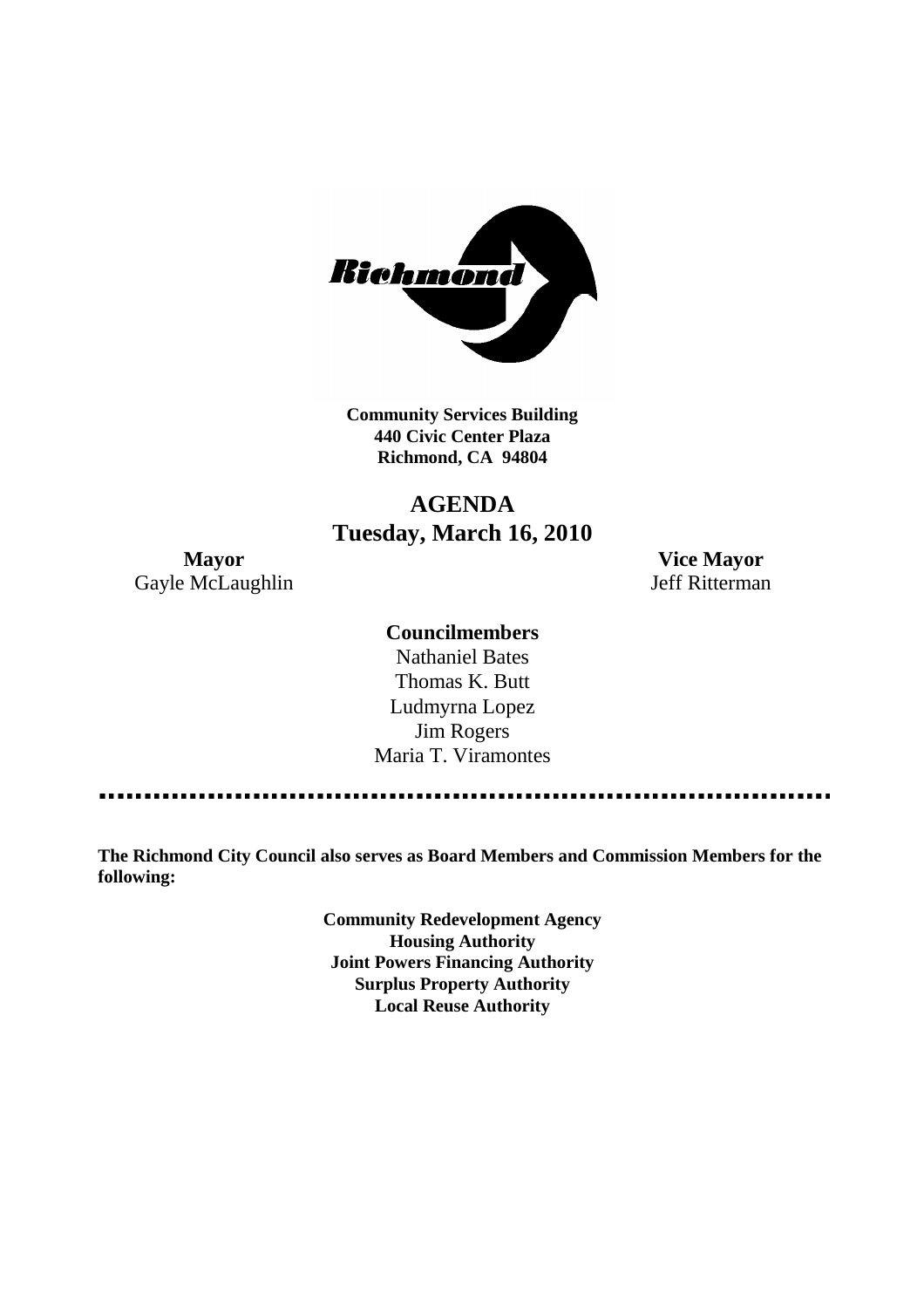# **MEETING PROCEDURES**

The City of Richmond encourages community participation at its City Council meetings and has established procedures that are intended to accommodate public input in a timely and time-sensitive way. As a courtesy to all members of the public who wish to participate in City Council meetings, please observe the following procedures:

**PUBLIC COMMENT ON AGENDA ITEMS:** Anyone who desires to address the City Council on items appearing on the agenda must complete and file a pink speaker's card with the City Clerk **prior** to the City Council's consideration of the item. Once the City Clerk has announced the item and discussion has commenced, no person shall be permitted to speak on the item other than those persons who have submitted their names to the City Clerk. Your name will be called when the item is announced for discussion. **Each speaker will be allowed TWO (2) MINUTES to address the City Council on NON-PUBLIC HEARING items listed on the agenda.**

**OPEN FORUM FOR PUBLIC COMMENT:** Individuals who would like to address the City Council on matters not listed on the agenda or on **Presentations, Proclamations and Commendations, Report from the City Attorney, or Reports of Officers** may do so under Open Forum. All speakers must complete and file a pink speaker's card with the City Clerk **prior** to the commencement of Open Forum. **The amount of time allotted to individual speakers shall be determined based on the number of persons requesting to speak during this item. The time allocation for each speaker will be as follows: 15 or fewer speakers, a maximum of 2 minutes; 16 to 24 speakers, a maximum of 1 and one-half minutes; and 25 or more speakers, a maximum of 1 minute.**

### **SPEAKERS ARE REQUESTED TO OCCUPY THE RESERVED SEATS IN THE FRONT ROW BEHIND THE SPEAKER'S PODIUM AS THEIR NAME IS ANNOUNCED BY THE CITY CLERK.**

**CONSENT CALENDAR:** Consent Calendar items are considered routine and will be enacted, approved or adopted by one motion unless a request for removal for discussion or explanation is received from the audience or the City Council. A member of the audience requesting to remove an item from the Consent Calendar must complete and file a speaker's card with the City Clerk **prior to the City Council's consideration of Agenda Review.** An item removed from the Consent Calendar may be placed anywhere on the agenda following the City Council's agenda review.

*The City Council's adopted Rules of Procedure recognize that debate on policy is healthy; debate on personalities is not. The Chairperson has the right and obligation to cut off discussion that is too personal, too loud, or too crude.*

**\*\*\*\*\*\*\*\*\*\*\*\*\*\*\*\*\*\*\*\*\*\*\*\*\*\*\*\*\*\*\*\*\*\*\*\*\*\*\*\*\*\*\*\*\*\*\*\*\*\*\*\*\*\*\*\*\*\***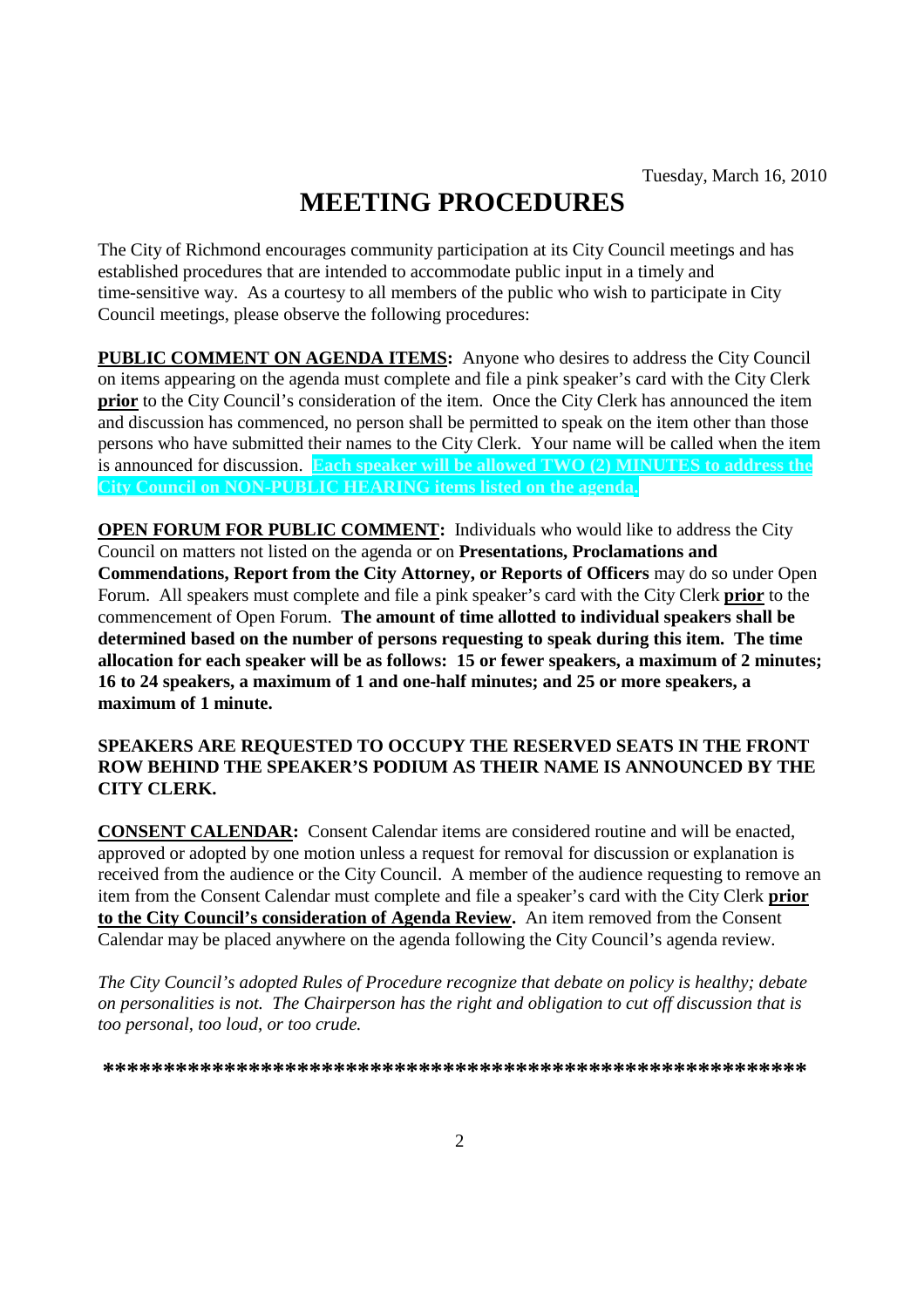Tuesday, March 16, 2010

# **EVENING OPEN SESSION**

5:00 p.m.

**A. ROLL CALL**

#### **B. PUBLIC COMMENT**

### **C. ADJOURN TO CLOSED SESSION**

# **CLOSED SESSION**

Shimada Room of the Community Services Building

#### **A. CITY COUNCIL**

**A-1.** LIABILITY CLAIMS - PENDING LITIGATION (Government Code Section 54956.9):

Panos Ly and Xiao Feng Zhou vs. City of Richmond

**A-2.** CONFERENCE WITH LEGAL COUNSEL - EXISTING LITIGATION (Subdivision [a] of Government Code Section 54956.9):

Baykeeper vs. City of Richmond

Communities for a Better Environment vs. City of Richmond, et al.

Citizens of East Shore Park vs. City of Richmond

**A-3.** CONFERENCE WITH LEGAL COUNSEL - ANTICIPATED LITIGATION (Significant exposure to litigation pursuant to Subdivision (b) of Government Code Section 54956.9):

One case

**A-4.** CONFERENCE WITH REAL PROPERTY NEGOTIATOR (Government Code Section 54956.8):

> Property: Point Molate (site of former Naval Shipyard Depot) Agency Negotiators: Bill Lindsay and Janet Schneider Negotiating Party: Upstream Point Molate LLC Under Negotiation: Price and Terms of Payment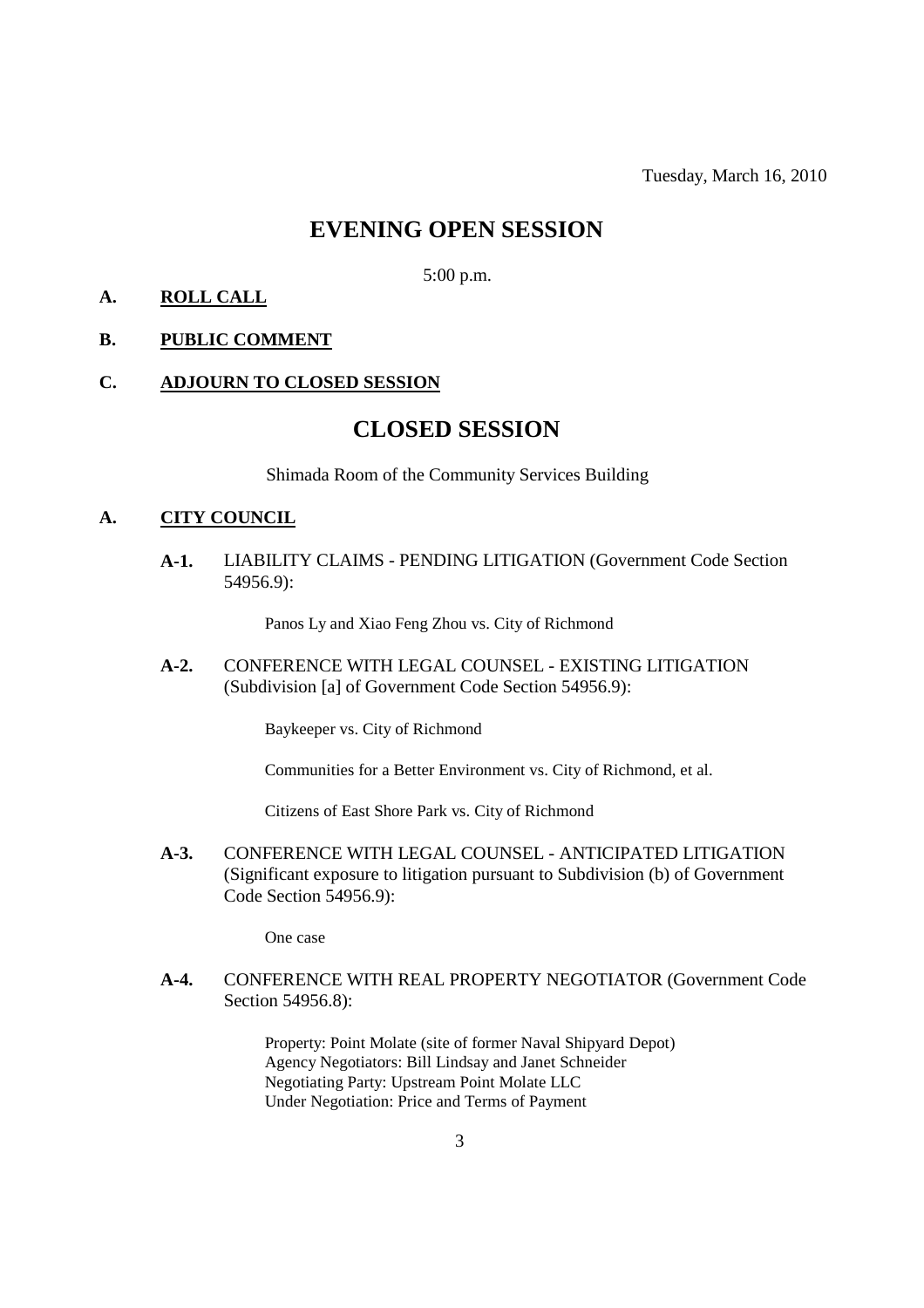Tuesday, March 16, 2010

# **SPECIAL MEETING OF THE RICHMOND HOUSING AUTHORITY**

### 6:25 p.m.

- **A. PLEDGE TO THE FLAG**
- **B. ROLL CALL**
- **C. STATEMENT OF CONFLICT OF INTEREST**
- **D. OPEN FORUM FOR PUBLIC COMMENT**
- **E. AGENDA REVIEW**

### **F. HOUSING AUTHORITY CONSENT CALENDAR**

- **F-1.** ADOPT a resolution authorizing the Housing Authority's executive director to execute a contract with SGI Construction Management to provide construction management services for projects at public housing developments valued at approximately \$1.2 million at a cost not to exceed \$208,000.00. This contract will be supported with American Recovery Reinvestment Act (ARRA) Stimulus Funding and must be obligated before March 17, 2010 (this item was not ready for review at the March 5, 2010, Finance Committee meeting, but was reviewed and recommended for approval by the Housing Advisory Commission at its March 8, 2010, meeting) - Housing Authority (Tim Jones 621-1310).
- **F-2.** ADOPT a resolution authorizing the Housing Authority executive director to execute a contract with Mino's Painting, the successful bidder, to provide exterior painting services at the Triangle Court Public Housing Development at a cost not to exceed \$208,650. This contract will be supported with American Recovery Reinvestment Act (ARRA) Stimulus Funding and must be obligated before March 17, 2010 (this item was not ready for review at the March 5, 2010, Finance Committee meeting, but was reviewed and recommended for approval by the Housing Advisory Commission at its March 8, 2010, meeting) - Housing Authority (Tim Jones 621-1310).

#### **G. ADJOURNMENT**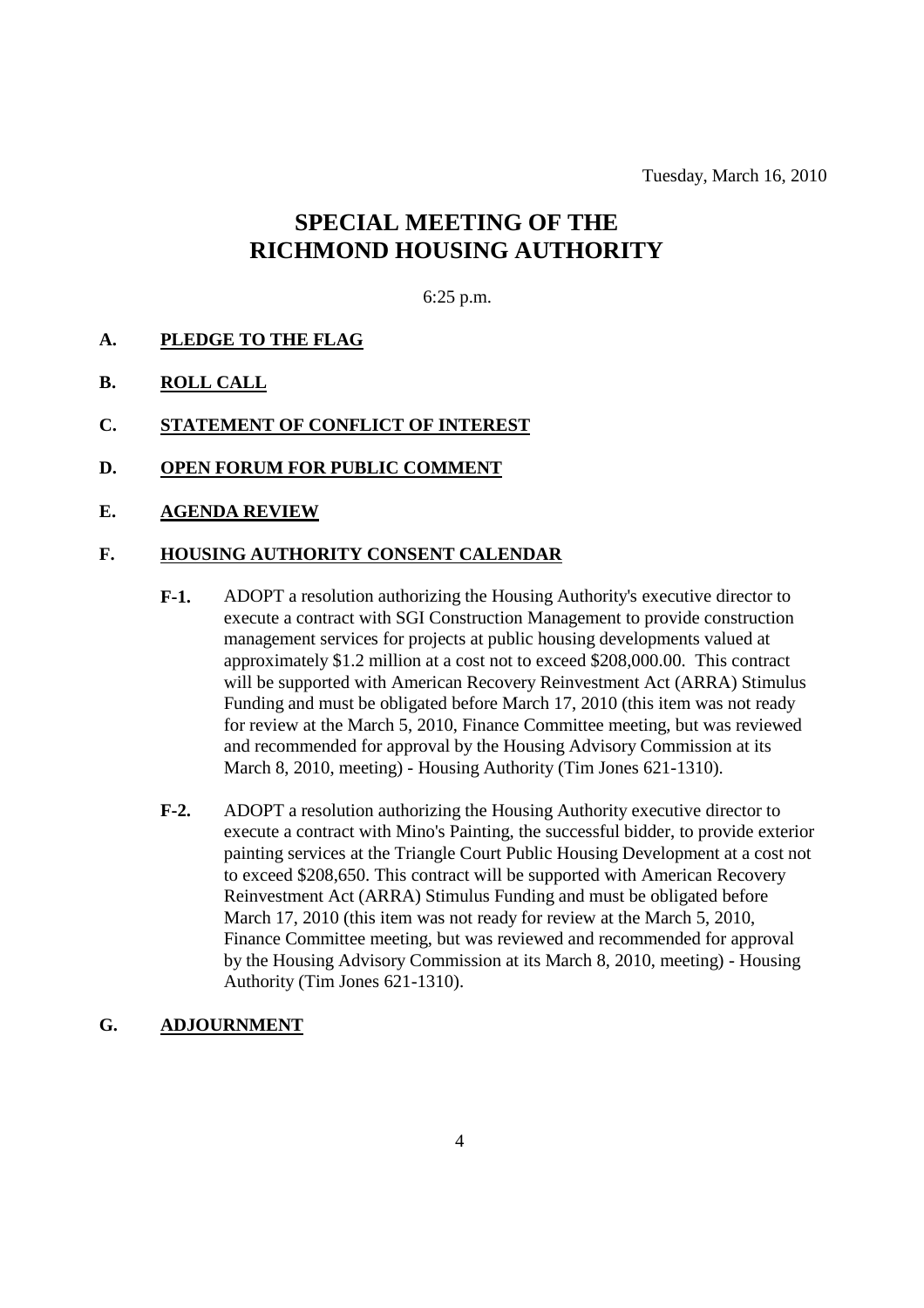# **JOINT MEETING OF THE RICHMOND REDEVELOPMENT AGENCY/RICHMOND CITY COUNCIL**

### 6:30 p.m.

### **A. ROLL CALL**

### **B. STATEMENT OF CONFLICT OF INTEREST**

### **C. OPEN FORUM FOR PUBLIC COMMENT**

**D. AGENDA REVIEW**

### **E. PRESENTATIONS, PROCLAMATIONS, AND COMMENDATIONS**

**E-1.** Receive a report from organizers of "OPERATION RICHMOND", Bishop J.W. Macklin and Superintendent Archie Levias, and present a proclamation recognizing their commitment to peace and unity in Richmond - Mayor McLaughlin (620-6503) and Councilmember Bates (620-6581).

### **F. REPORT FROM THE CITY ATTORNEY OF FINAL DECISIONS MADE AND NON-CONFIDENTIAL DISCUSSIONS HELD DURING CLOSED SESSION**

### **G. REDEVELOPMENT AGENCY BOARD CONSENT CALENDAR**

**G-1.** ADOPT a Richmond City Council resolution approving an amendment to the Predevelopment Loan Agreement by and between the City of Richmond, Community Housing Corporation of North Richmond (CHDC) and Eden Housing adding \$325,000 to the existing loan for a total loan amount of \$1,265,000 for predevelopment activities related to the Miraflores Housing Development - Richmond Community Redevelopment Agency (Steve Duran/Patrick Lynch 307-8140).

## **H. CITY COUNCIL CONSENT CALENDAR**

**H-1.** APPROVE a fourth amended, one-year, sole-source contract with eCivis Incorporated for the annual subscription to a City-wide grant locator database to aid City departments and non-profit organizations in applying for grants, extending the subscription to March 31, 2011, at a cost of \$29,950 - City Manager's Office (Bill Lindsay 620-6512).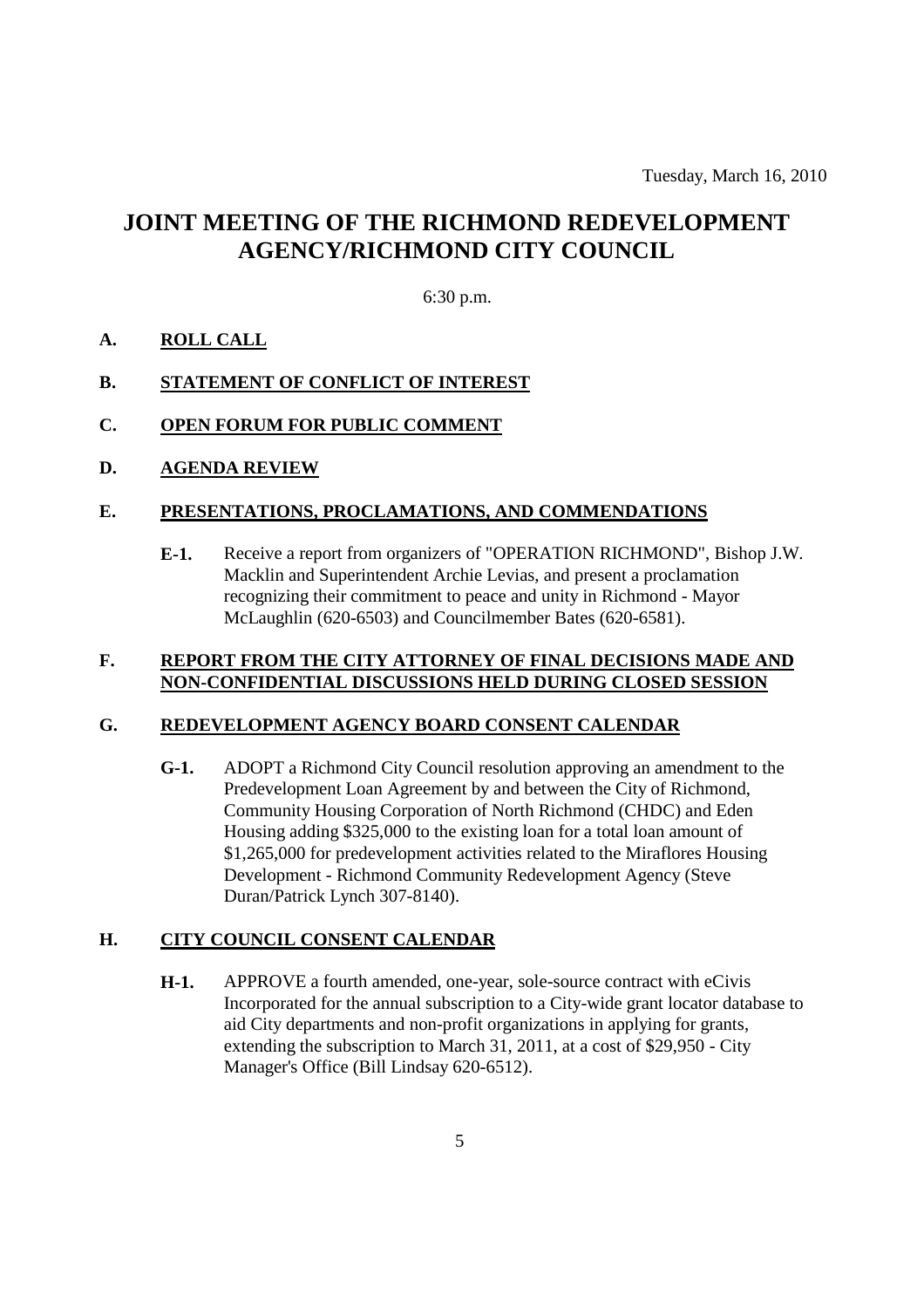- **H-2.** ADOPT a resolution authorizing the Association of Bay Area Governments (ABAG) to accept funding from the California Energy Commission for a regional residential energy retrofit program - Retrofit Bay Area - and to recognize Contra Costa County as the local implementer of the program within Contra Costa County - City Manager's Office (Bill Lindsay 620-6512).
- **H-3.** APPROVE a two-year contract with Bartel & Associates, LLC in an amount not to exceed \$50,000 for actuarial valuation services associated with the administration of retirement funds - Finance Department (James Goins/Latha Ravinder 620-6740).
- **H-4.** APPROVE a contract with Brian Thomas Liston to supervise completion of tenant improvements at the RichmondBUILD facility located at 500 23rd Street, and to provide pre-apprenticeship construction skills training on an as-needed basis, for a grant funded amount not to exceed \$30,000. The contract term will be March 17, 2010, through March 31, 2011 - Employment and Training (Sal Vaca/Nicholas Alexander 307-8009).
- **H-5.** APPROVE an amendment to the contract with Andre' Vernon, dba Final Cut Construction, to provide pre-apprenticeship construction skills training for RichmondBUILD participants. The contract term will be January 1, 2010, through December 31, 2011. The contract amendment increases the total payment amount by \$20,000 to an amount not to exceed \$110,000 and is funded from the American Recovery Reinvestment Act (ARRA) Clean Energy Grant (this item was reviewed and recommended for approval by the Finance Committee at its March 5, 2010, meeting) - Employment and Training (Sal Vaca/Fred Lucero 307-8006).
- **H-6.** APPROVE a contract with the Peralta Community College District to support the goals and objectives of the ATLAS Advanced Transportation Initiative, an Employment Development Department (EDD) and California Energy Commission funded green transportation job training initiative. The contract term will be March 5, 2010, through March 31, 2011, at a grant funded contract amount not to exceed \$425,000 (this item was reviewed and recommended for approval by the Finance Committee at its March 5, 2010, meeting) - Employment and Training (Sal Vaca 307-8006).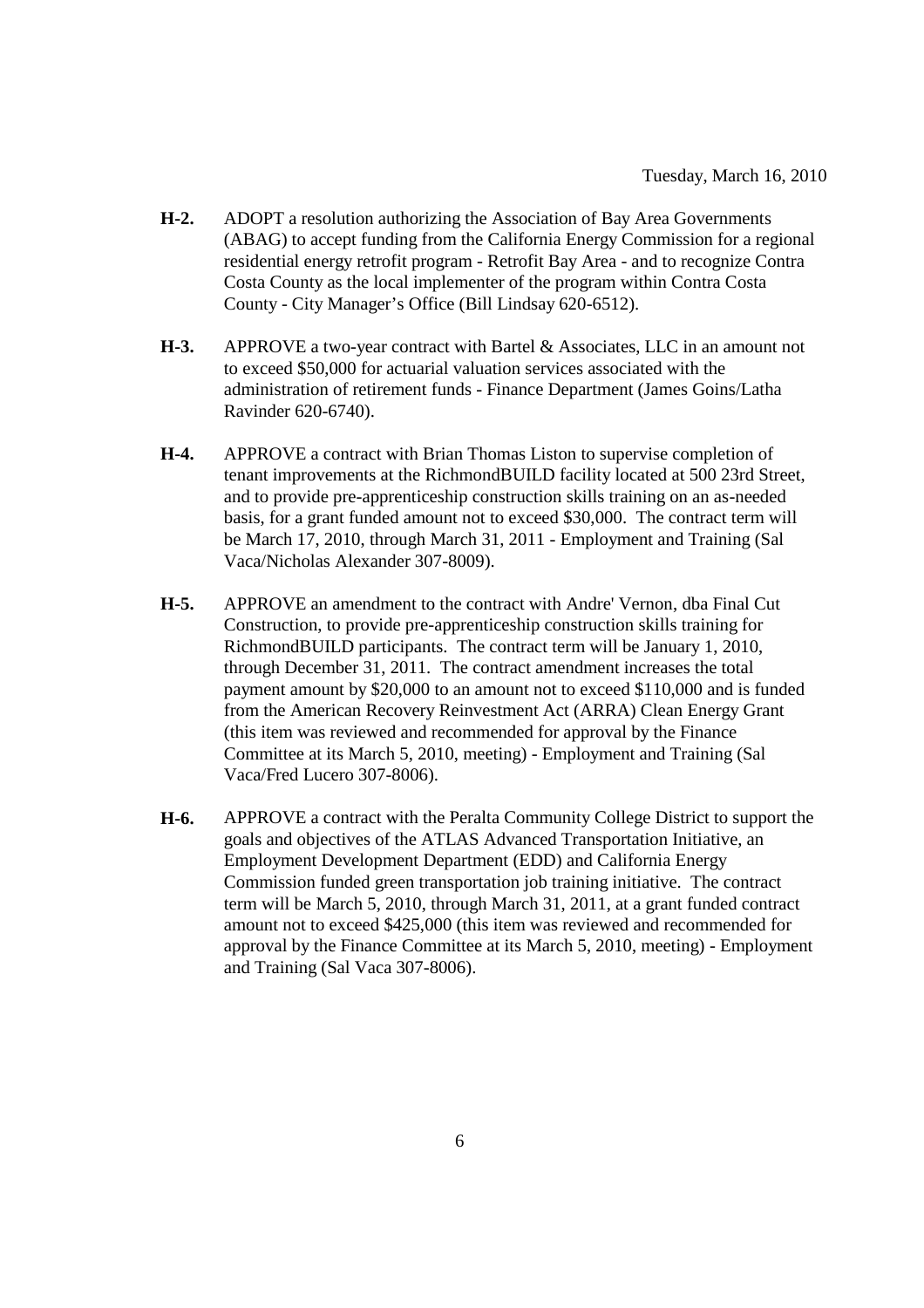- **H-7.** APPROVE an amendment to the existing on-call traffic engineering services contract with Fehr & Peers Transportation Consultants to provide additional project management and complete traffic engineering services for the Richmond/ Ohlone Greenway Gap Closure project and to provide traffic engineering services for other future projects on as-needed basis. The amendment increases the payment limit by \$200,000 to a new total limit of \$400,000, while maintaining the original three-year term of the contract (this item was reviewed and recommended for approval by the Finance Committee at its March 5, 2010, meeting) - Engineering Services (Edric Kwan 621-1825/Steven Tam 307-8112).
- **H-8.** APPROVE a contract with Packet Fusion for annual maintenance of the City's ShoreTel Telephone system in an amount not to exceed \$59,500 - Information Technology Department (Sue Hartman 620-6874).
- **H-9.** ACKNOWLEDGE receipt of the City of Richmond's Comprehensive Annual Financial Report for the fiscal year ended June 30, 2009 (this item was reviewed and recommended for approval by the Finance Committee at its March 5, 2010, meeting) - Finance Department (James Goins/Tina McKenney 621-1220).
- **H-10.** ADOPT a resolution authorizing the acceptance of a \$100,000 Supplemental Law Enforcement Services Fund (SLESF) grant from the State of California, and the appropriation of this amount for Police Department training and equipment cost - Police Department (Chief Chris Magnus 621-1802).
- **H-11.** APPROVE a contract with the Greater Richmond Interfaith Program (GRIP) to provide program readiness and life skills training services through the Community Based Employment Collaborative (CBEC) for the Office of Neighborhood Safety (ONS) California Gang Reduction and Intervention Program with a contract term expiration date of March 31, 2011, in an amount not to exceed \$138,240.00 (this item was reviewed and recommended for approval by the Finance Committee at its March 5, 2010, meeting) - Office of Neighborhood Safety (DeVone L. Boggan 620-5421).
- **H-12.** APPROVE an emergency contract with Bass Electric to repair the existing high voltage electrical equipment at the Port of Richmond Terminal Three in an amount not to exceed \$70,000 - Port (Jim Matzorkis 215-4600).
- **H-13.** APPROVE an award of a contract to Ashbury Homes, Inc. (dba AHI), for the construction of the Martin Luther King, Jr. Park, Area One Project in the amount of \$2,612,587.00 (Base Bid plus Alternates 1, 2 and 6). (This item was reviewed and recommended for approval by the Finance Committee at its March 5, 2010, meeting) - Engineering Services (Edric Kwan 621-1825).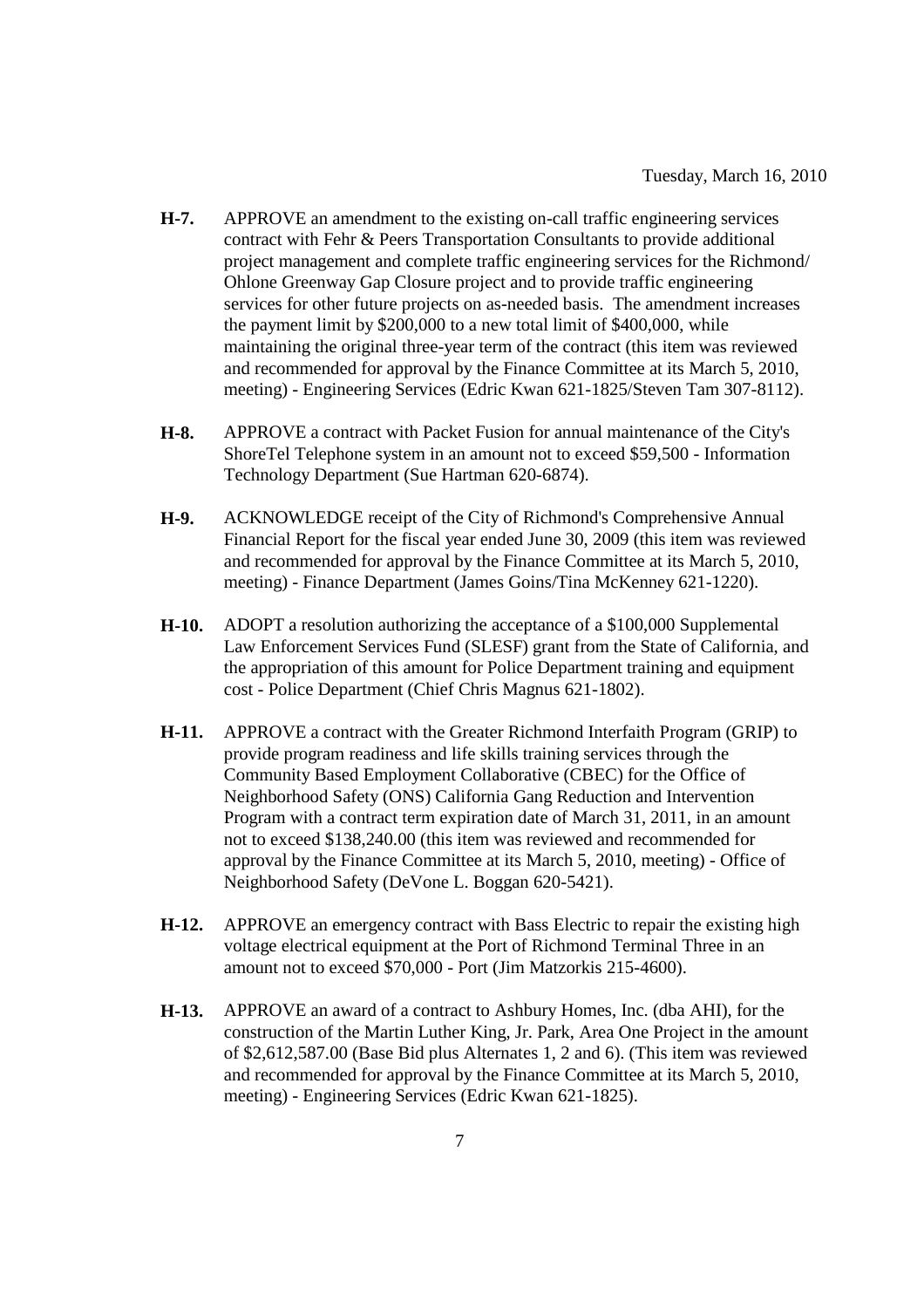- **H-14.** APPROVE amendment five to the legal services agreement with Paul, Hastings, Janofsky, and Walker (Paul Hastings) to facilitate the Navy's early transfer of the last 41 acres of the Point Molate site by assisting in the preparation of required documents, increasing the contract amount by \$150,000 for a total contract amount of \$720,000 while maintaining the June 30, 2010, contract term expiration date. (The Finance Committee reviewed this item at its meeting of March 5, 2010, and voted unanimously to recommend that the City Council terminate the contract with Paul Hastings after April 20, 2010, [the current LDA expiration date] and if the LDA is extended beyond that date, directed staff to recommend another law firm for future City Council approval. The "Recommended Action" stated above is the original staff recommendation presented to the Finance Committee, which remains unchanged) - City Manager's Office (Bill Lindsay 620-6512).
- **H-15.** APPROVE the following appointments: Arts and Culture Commission: Denise Chandhoke, term expiring January 31, 2014; Human Relations and Human Rights Commission: Eric Muhammad, term expiring March 30, 2013 – Mayor's Office (Mayor McLaughlin 620-6503).
- **H-16.** APPROVE the minutes for September 15 and 22, 2009, and January 19 and 26, 2010 - City Clerk's Office (Diane Holmes 620-6513).

# **I. ORDINANCES**

- **I-1.** INTRODUCE an ordinance (first reading) to add Section 6.46 to the Richmond Municipal Code imposing "Green Building requirements" on certain commercial and residential construction projects - Planning and Building Services Department (Richard Mitchell 620-6706).
- **I-2.** INTRODUCE an ordinance (first reading) to repeal Section 2.42.080 of the Richmond Municipal Code and add a new Section 2.42.080 to establish the penalties for violation of the Fair Elections Ordinance and the process for enforcing the Ordinance - City Attorney's Office (Randy Riddle 620-6509).
- **I-3.** INTRODUCE an ordinance (first reading) revising Richmond Municipal Code Sections 6.02.130 and 6.02.140 to establish a Board of Appeals to review decisions of the Building Official and penalties for violations of Building Codes and the Uniform Code for the Abatement of Dangerous Buildings - City Attorney's Office (Randy Riddle 620-6509).